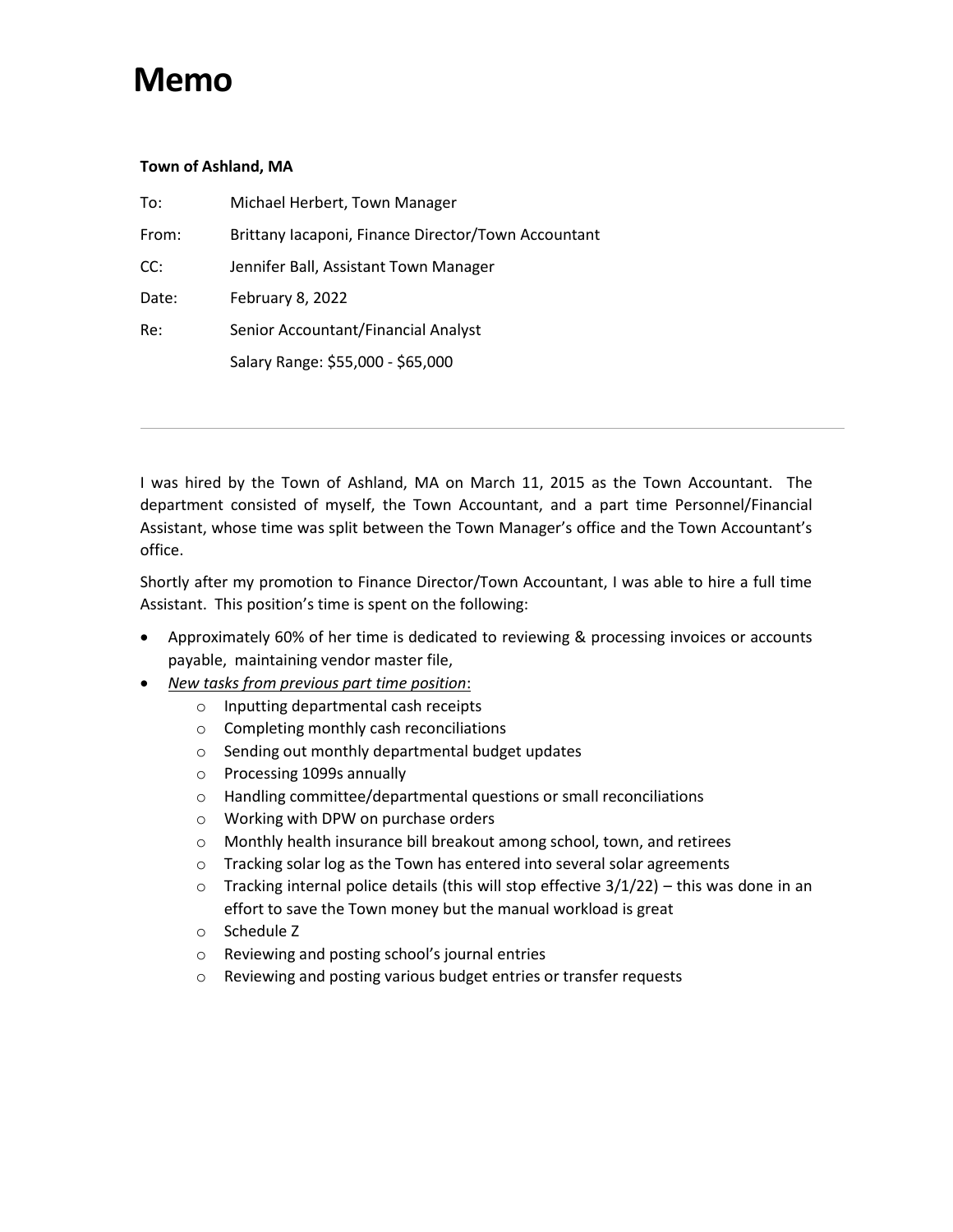| <b>Item</b>                                | # of items or amount<br>(FY15) | # of items or amount<br>(FY22) |
|--------------------------------------------|--------------------------------|--------------------------------|
| Personnel (FTE Equivalent)                 | 1.5                            | 2.0                            |
| <b>General Fund Budget</b>                 | \$51,972,252                   | \$69,530,796                   |
| Water Enterprise Fund Budget               | \$2,837,595                    | \$2,910,219                    |
| Sewer Enterprise Fund Budget               | \$5,486,573                    | \$5,847,591                    |
| Trash Enterprise Fund Budget               | \$1,157,524                    | \$1,450,921                    |
| Average Invoices processed per warrant     | 312                            | 444                            |
| 1099s processed                            | 117                            | 167                            |
| Town employees employed                    | 114                            | 140                            |
| Town federal, state, local grants received | 56                             | 125                            |
| Town revolving and donation accounts       | 64                             | 88                             |
| Capital projects pay as you go             | SOY 9 open projects,           | SOY 16 open projects -         |
|                                            | 40 during year,                | 40 open during year,           |
|                                            | EOY 12 open projects           | EOY 16 open projects.          |
|                                            |                                | highest was 59 open            |
|                                            |                                | during a year                  |
| Capital projects debt funded & CPC funded  | 20                             | 42                             |

Not only has the volume of projects/grants increased but the size of the projects/grants have increased as well. For example, the FY22 federal, state, and local grants contain the following:

- 1. \$4.95M Microenterprise grant
- 2. \$125k annual Drug Free Communities Grant
- 3. Federal SAFER Fire Grant
- 4. Federal CARES Grant
- 5. Public Safety Earmarks/Grants
- 6. Economic Development Earmarks
- 7. Small Bridge Grants
- 8. Human Services Grants
- 9. Many new Public Safety grants
- 10. Increased number of BAA grants

Many of the larger grants, I am directly involved in either doing quarterly accounting work, reporting, annual financial reports, and reimbursement requests or drawdowns.

In addition to the above FY22 items, the Town or Finance Director has also implemented the following:

- Monthly department head budget updates
- Quarterly budget updates to department heads on various accounts
- Purchase Order System
	- o DPW only
- Financial Trend Analysis Report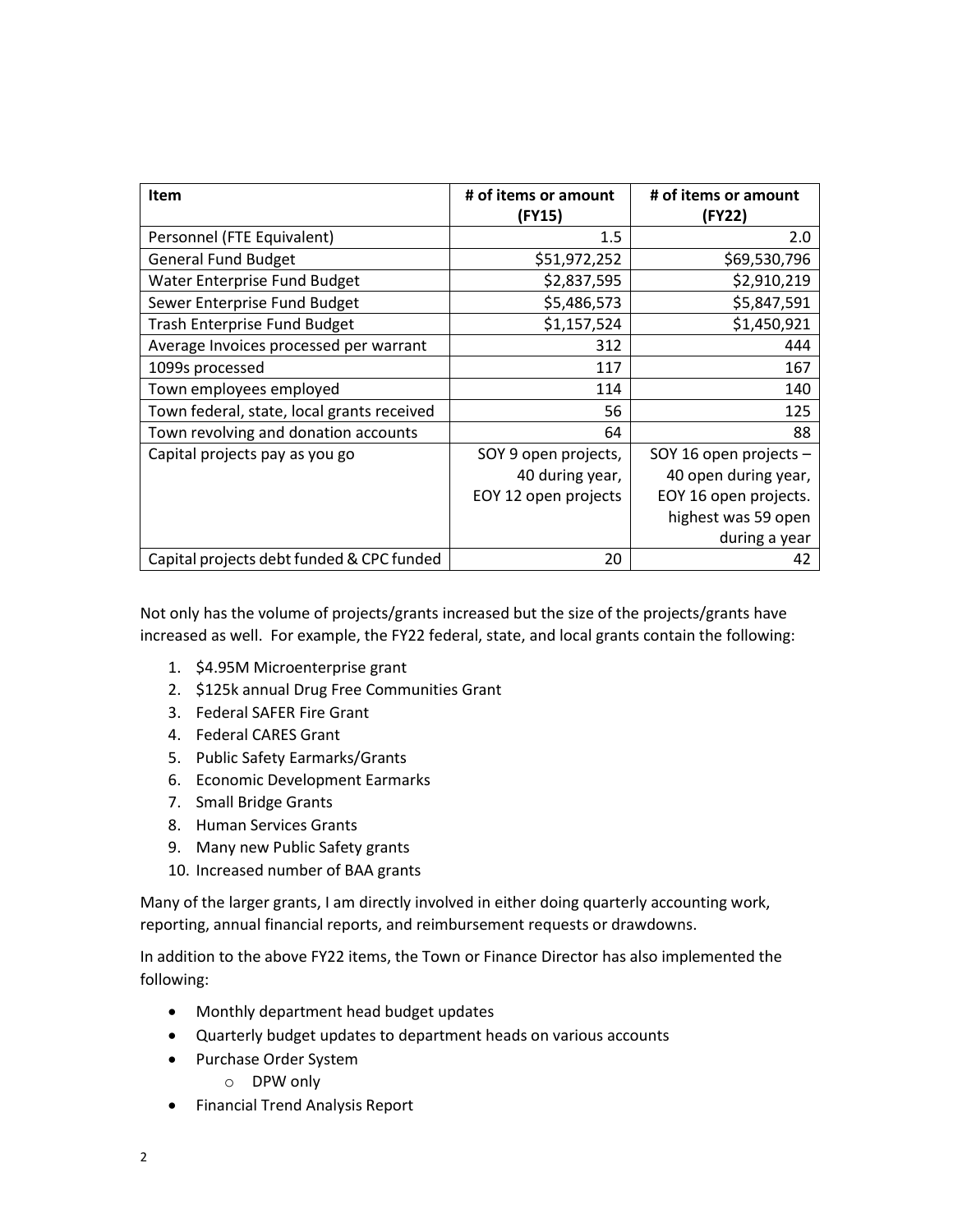- o Approximately 40 page document
- Comprehensive Budget Document
	- o Approximately 400 page document, which includes trend report
- Fiscal Transparency software
	- o No longer utilize due to cost and lack of traffic
- Athletic Fields Enterprise Fund
- **•** Stormwater Enterprise Fund
- Cable Access Enterprise Fund
- Federal/State/Local grants tracker
	- o Maintain via excel

At this time, I am no longer able to keep up with the volume of contracts the Town enters into or amendments/extensions to contracts.

Additionally, since my hiring, I have experienced significant turnover in many positions and new positions being created. Most Department Head level positions in Town and their staff require the assistance of the Accounting department in one way or another. For example, budget preparation, understanding revolving, donation, capital, or their operating/enterprise funds budget or the history of said accounts, reconciling accounts, payroll analysis, assistance processing invoices, and other questions/tasks being asked. When there is turnover, there is a knowledge/understanding or even a skills gap between the individual that leaves and the individual that is hired.

- New Assistant Town Accountant
- 2 Assistant Town Clerks, soon to be 3
- Soon to be new Town Clerk
- 3 Treasurer/Collectors
	- o At the time of my hiring, a consultant was placed in this position, a Treasurer/Collector for 2 years before retiring, and more recently Cindy Cincotta, who has fortunately stayed for almost 5 years. Cindy was previously an Assistant Treasurer/Collector prior to her hiring.
- 2 clerical staff in Treasurer/Collector's office
- Library Director
- 2 DPW Directors
- 3 Town Planners
- 4 Assistant Town Planners (new position shortly after I was hired)
- **•** Economic Development Director
- Communications Coordinator
- Assistant Town Manager
- Town Manager
- Human Resources Director (new position/department created)
- Prevention/Outreach Coordinator (new position)
- Director of Human Services/Social Worker (new position)
- 2 Police Chiefs and currently an Interim Police Chief
- 2 Fire Chiefs
- 2 Sustainability Coordinators/Managers
- New School Finance Director